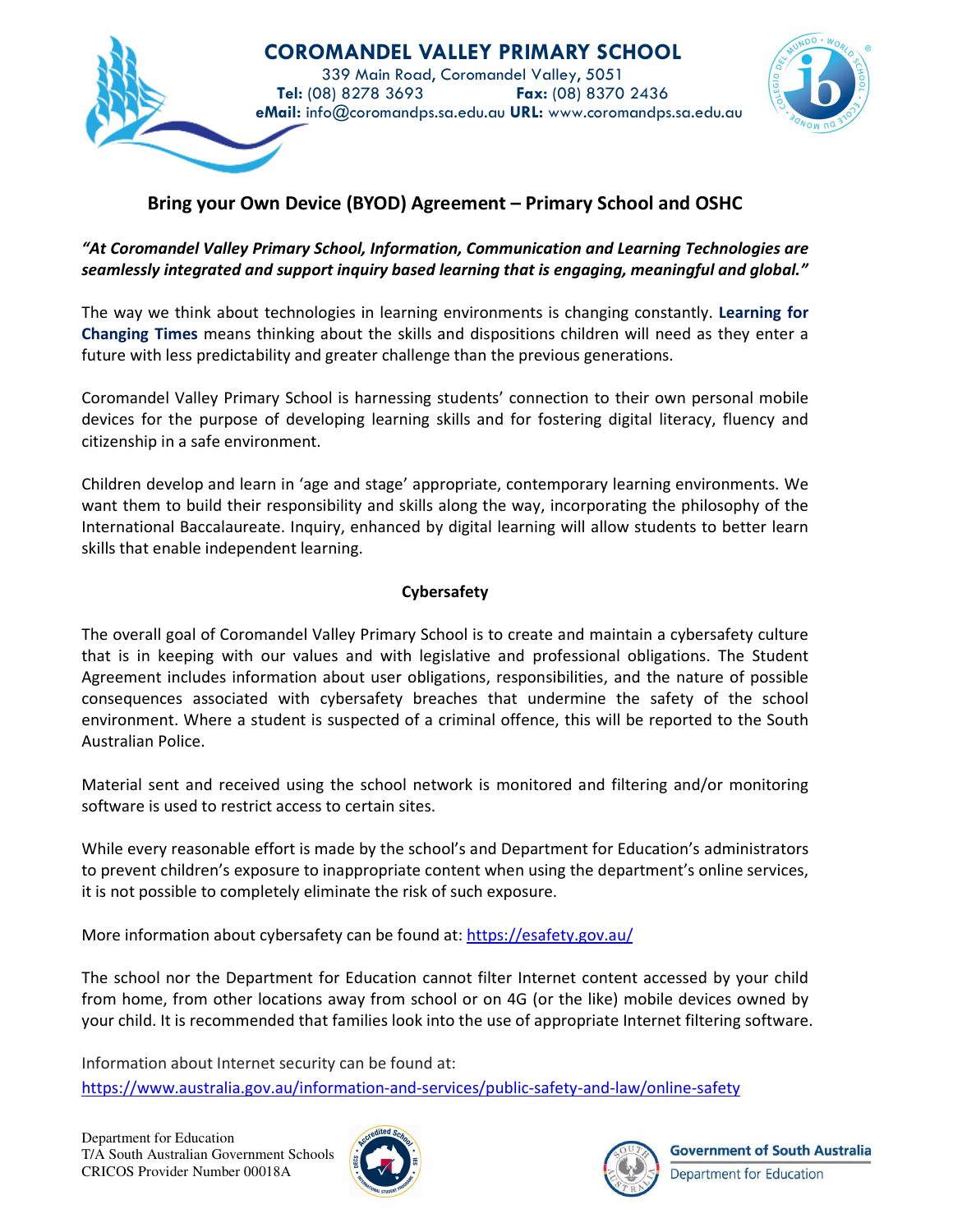

### **BYOD Agreement – Information for Families**

Parents/carers play a critical role in developing knowledge, understanding and ethics around their child's safety and safe practices regardless of the time of day and this includes being cyber-safe. Please discuss this agreement with your child. The following strategies provide a framework for adults to help children to be responsible including staying safe when using Information, Communication and Learning Technologies (ICTs) at school and outside of school hours –

- each family is responsible for each child's device, including set up and maintenance.
- devices are to come to school fully charged and ready for use.
- peripheral equipment, including power chargers and cables are not to be used at the school.
- Families should clearly label all devices with the students' name. *(Please note, SAPOL suggest engraving personal belongings with a drivers licence number preceded with the letter S for South Australia.)*
- families must set a password or passcode to secure entry into each device.
- in settings, the device must be clearly named electronically for easy identification on our network using the following protocol – class code, device name. For example, 5B John's iPad.
- devices should have a protective cover and screen guard.
- the devices students bring to school are the student's responsibility .
- school staff assume no responsibility for personal devices if they are lost, damaged, or stolen.
- students are to keep their devices secure at all times and not share or loan them to others.
- students may not use devices for games or personal apps during breaks, before or after school. Except where used after school to message families about care arrangements.
- students are reminded that content and apps need to comply with Department for Education's standards of appropriateness.
- staff permission must be sought to take photos, audio recordings, and/ or videos while on school property and no photo, video or audio of any individual can be transferred electronically without staff and the individual's consent (whose photo, video or audio was captured).
- students are only permitted to access, download from or post to social media sites that adhere to the Department for Educations Social Media Policy **with permission from staff.**
- An agreement must be read through and signed each year and kept by the class teacher.

*Please carefully read, sign and return the following page.*